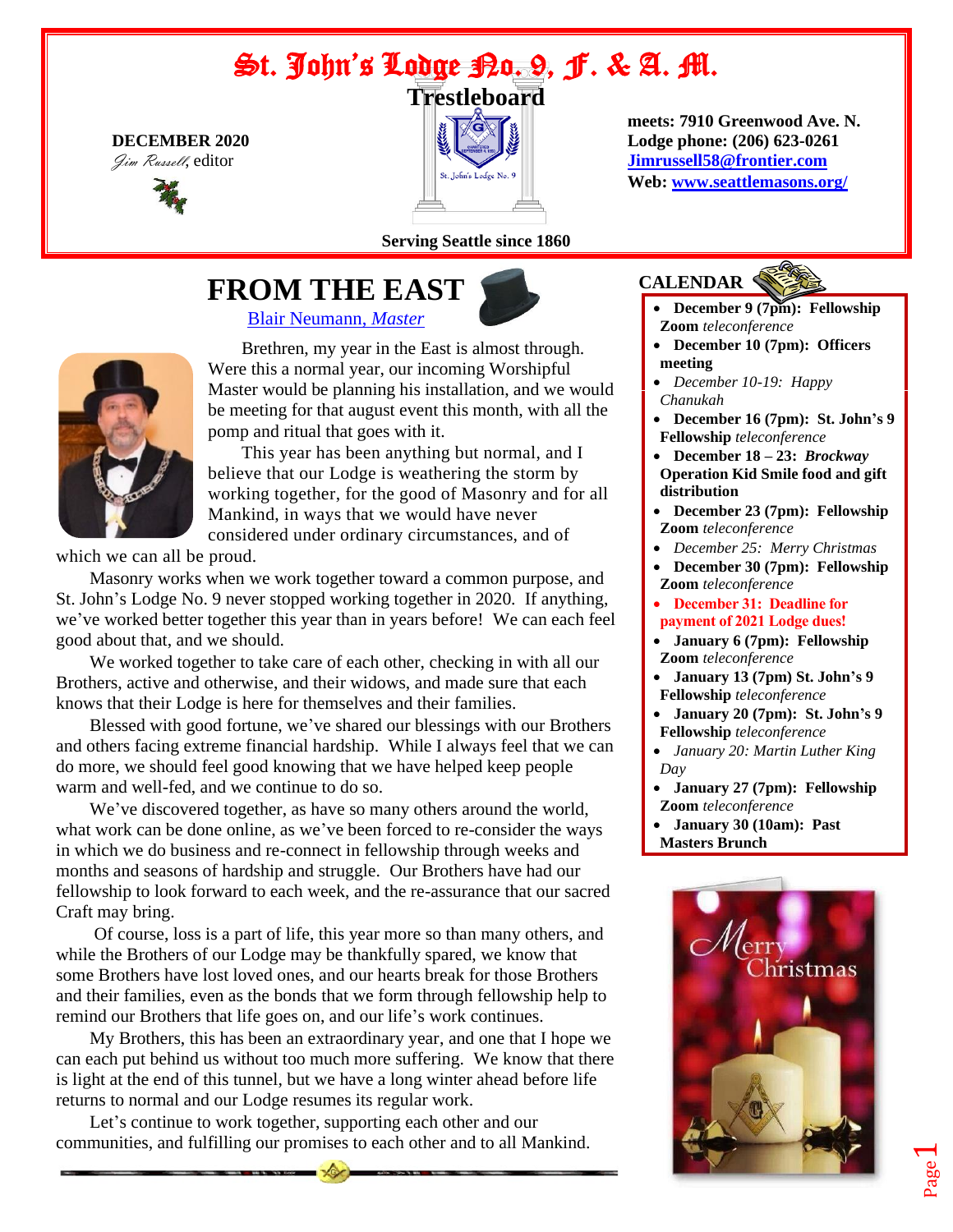# St. John's Brothers Welcome the Holiday Season

Like families all over the earth, St. John's brothers observed Thanksgiving a little differently this pandemic-filled year. The fatter turkeys on the farm probably gave a little thanks-giving of their own as large family gatherings for the most part were avoided and more made use of the new Zoom craze to say hello to

family members. As we head for the Christmas season, our traditional St. John's (Brockway)

Operation Kid Smile takes on a new look, as well. Instead of our holiday Christmas party where several military family members are invited for gifts and the fixins' for Christmas dinner, members of the Lodge have been invited to "adopt" the families and enable them to have Christmas at home. Names were provided by Veteran Affairs enabling six of our members to become Santas for the season.



Volunteers this year are Master WBro. Blair Neumann, Bro. Kemal Alaeddinoğlu, VWBro. Ashley Brinkley, VWBro. Chuck Brockway, and WBro. Seann Maria, led by team leader WBro. John Louderback. Santa's elves, our lovely Ladies, also will be assisting.

The seven families consist of twenty-two children who range in age toddler to teen.

Military family budgets, which are often already stretched to their limits, do not contain a lot of money for buying Christmas presents. However, military families are also some of the most deserving people during the holiday season. To help thank military families for the sacrifices they make year-round, St. John's helps to make Christmas possible, especially for those with children who deserve to have a joy-filled Christmas. Our Santa volunteers will have \$7,000 to make this Season special for our military families.



# **Table of Contents**

| Dr. Hirsch Guest at December 16 Zoom Meet  3 |                                                     |
|----------------------------------------------|-----------------------------------------------------|
|                                              |                                                     |
|                                              |                                                     |
|                                              |                                                     |
|                                              |                                                     |
|                                              |                                                     |
|                                              |                                                     |
|                                              |                                                     |
|                                              |                                                     |
|                                              |                                                     |
|                                              |                                                     |
|                                              | Louisiana, Mississippi Grand Lodges Cry for Help  4 |
|                                              |                                                     |
|                                              |                                                     |
|                                              |                                                     |
|                                              |                                                     |
|                                              |                                                     |
|                                              |                                                     |
|                                              |                                                     |
|                                              |                                                     |

#### *Join us on Zoom Teleconferencing Fellowship every Wednesday*



*We're having a great time exchanging ideas and Masonic enlightenment*

# *Coming dates:*

*December 9, 2020 December 16, 2020 (stated meeting night) December 23, 2020 December 30, 2020*

#### **Sessions open promply at 7pm**

**\* Fellowship**

- **\* Check on our brothers and widows**
- **\* Masonic Enlightenment & Education**

#### **If using your computer or smartphone:**

- Download the Zoom app from<https://zoom.us/download>
- Use that app with Meeting ID **981 655 9198** to join our Fellowships

#### **If you are using your telephone:**

- Dial **(253) 215-8782** to reach Zoom
- Use Meeting ID **981 655 9198** to join our Fellowships

*Here's more about how to use Zoom Meetings: <https://www.context.org/help/zoom-quickguide/>*

#### *Boston Educational Tour*

Presumed-to-be Master of St. John's Lodge next year VWBro. Ashley Brinkley is arranging for brothers of the Lodge to tour the Boston area next fall for an educational visit to the birthplace of American Freemasonry. \$7,500 has been budgeted to help defray the cost for those making the trip.

Page  $\boldsymbol{\mathsf{N}}$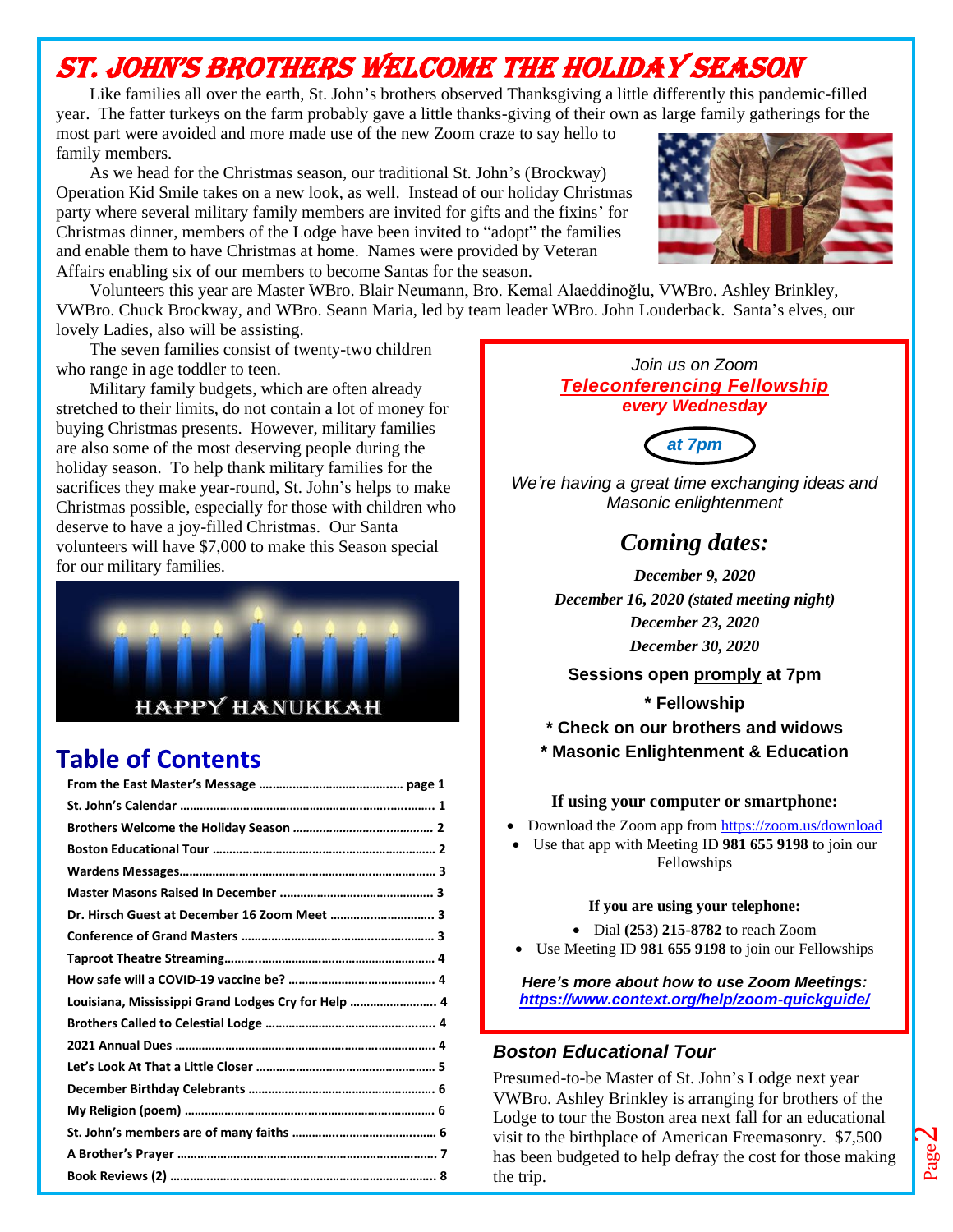#### **Senior Warden Message** [VWBro. Ashley Brinkley](mailto:threehounds@aol.com)



By the time you read this article we will have had our election and our December Installation of Officers for the 2021 year. All of our new St. John's Officers will be in their stations and places...……..Whoops! Brain Freeze! I almost forgot we still are unable to have in-person meetings!

Do not fear Brothers! St John's Lodge has a plan!

The plan for 2021 is that all our current officers will stay in their stations and places until we can meet in person and have an election and installation. At that time, everyone will remain in their stations and places for the remainder of the term EXCEPT Blair and me. If I am elected, I will move to Master and Blair will move to Sr. Warden. In 2022, if elected, Blair will move back to Master and the remainder of the line will advance. I want to make it crystal clear so that everyone understands, our current Master, Blair, is the Master and will remain the Master until our official installation. What we have worked out, however, is that I will act as "Virtual Master" starting in January 2021.

We will continue to have our weekly Zoom enjoying a time of fun, fellowship, and Masonic education. Worshipful Master Blair will be the moderator for our meetings EXCEPT our 3rd Wednesday meeting, which is our Stated Meeting. We will call our Stated Meeting night a Special Meeting and I will be the moderator on that night. On our Stated Meeting night we will have a program or Masonic education as well as fellowship. WM Blair and I will work closely together to make sure this all works out for our Lodge.

The first quarter of 2021 line-up for St John's Lodge is as follows:

Our January Stated Meeting PGM Santy Lascano will join us with some Words of Wisdom with plenty of time for Q&A afterwards. February will be Shrine night and our speaker will be Rory Johnson from the Portland Shrine Hospital Board of Directors. We have also invited Megan Johnson, our own local past Shrine Kid to speak as well. It is tentative that Megan will be able to join us as she is a new nurse and has just started her first nursing job. March will bring our Grand Master, MWBro. Chris Coffman as our featured speaker. Be sure to have those questions ready for MW Chris.  $\Box$ 

#### **MASTER MASONS RAISED IN DECEMBER**

#### *Date Raised:*

12/29/1961 Joseph W. Ackermann 12/30/1964 Paul A. Smith 12/30/1972 David J. Stanford 12/21/1979 Paul T. St. Clair 12/8/1984 Daryl E. Anguish 12/10/1987 Kurt W. Lavrinc 12/6/1997 Steven L. Specht 12/8/2001 Thomas G. Eastman 12/8/2001 Frederick A. Eastman



[WBro. John Murray Louderback](mailto:johnmlouderback@outlook.com)

What a year this has been. Covid has certainly changed things.

I believe it better that people focus on similarities or why we are the same versus what makes us different.

I am very much looking forward to next year with the hope that we can get back to Lodge.

Please continue social distancing and wearing your mask when you must be in public.

Hopefully, we will see an end to Covid soon. May you and your family have a very happy holiday season and new year.

#### *Dr. Irl Hirsch Guest at December 16 Zoom Meet*

Dr. Irl Hirsch has been invited to join our Zoom



session on Wednesday, December 16, to tell us about the latest in research at the UW Diabetes **Institute** 

The University of Washington Diabetes Institute is the first of its kind in the Pacific Northwest, integrating superb care for patients with diabetes, obesity and their

**Dr. Hirsch guest Zoom speaker Dec. 16**

complications with a comprehensive program for translating basic research discoveries into improved strategies for the diagnosis, prevention and treatment of these disorders. Housed in the new, state-of-the-art UW Medicine South Lake Union 3.2 facility, the Institute brings together basic research, clinical care and translational research under one roof, creating a synergistic environment for advancing new breakthroughs "from bench to bedside."

#### **Did you know Type II Diabetes causes these problems?**

| 1. Low Energy | 4. Kidney Failure       | 7. Heart Disease |
|---------------|-------------------------|------------------|
| 2. Stress     | <b>5. Nerve Disease</b> | 8. Depression    |
| 3. Anxiety    | 6. Alzheimer's          |                  |

St. John's Lodge has included the UW Diabetes Research and Clinic in our annual giving since 2006.

Reminder: If anyone has any financial problems raised by the coronavirus, help is available from Grand Lodge Masonic Charities.

#### **Conference of Grand Masters of North America**

As many of you know, the Grand Lodge of Washington was scheduled to host the Conference of Grand Masters of North America in Seattle in February, 2021. However, due to the COVID-19 pandemic and restrictions placed on meeting space and size, the Conference will not be held in Seattle in 2021. We are working with the Conference to host a future meeting. Thanks to all those who volunteered to help. *Clinton M. Brown, Jr. Grand Secretary*

Page m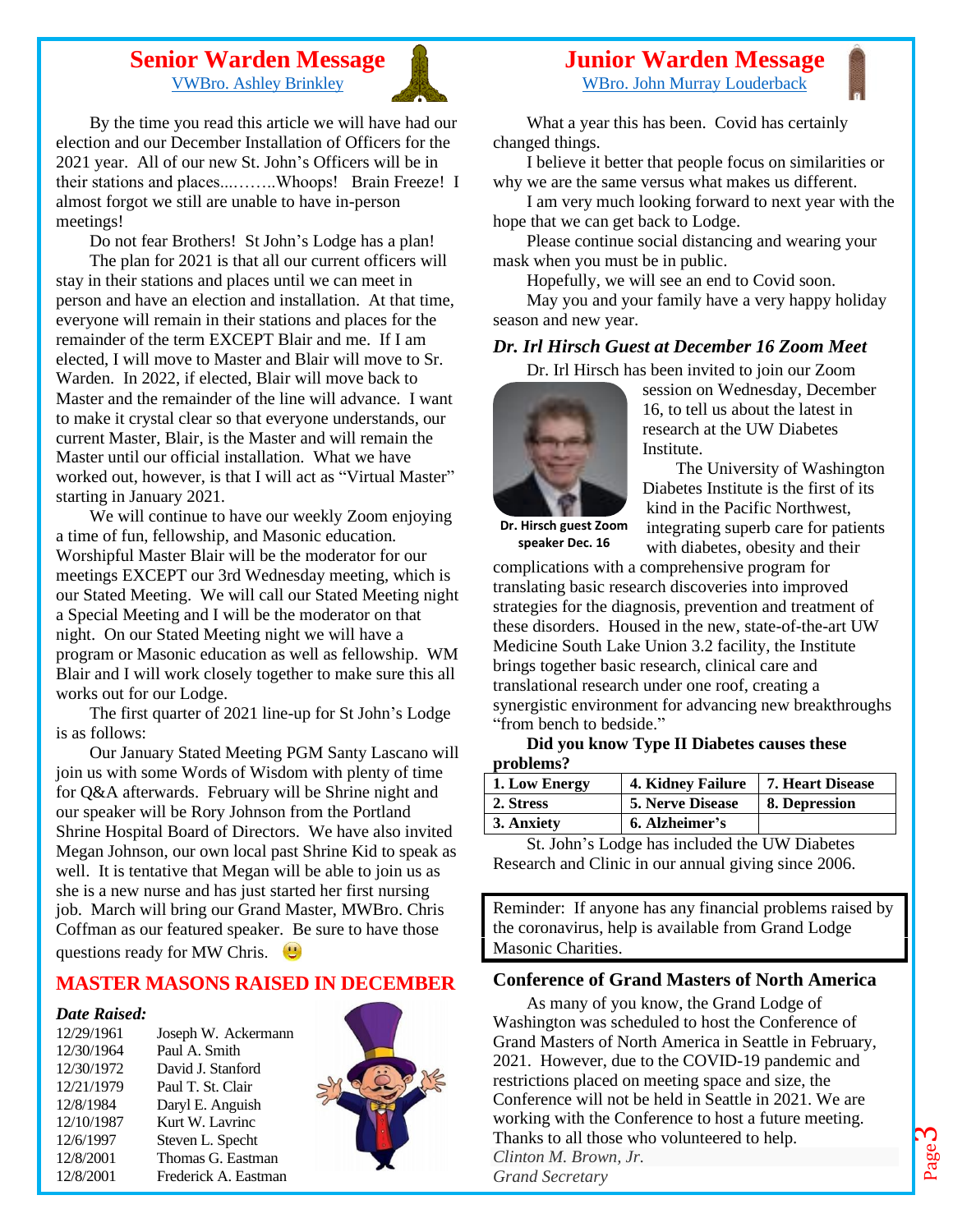#### **Now Streaming….**



### **How safe will a COVID-19 vaccine be?**

While developing a vaccine at pandemic speed has required compressing traditional clinical research timelines and pauses for data evaluation, it has not changed proper clinical trial protocols or safety evaluations that have proven to be effective for decades. Every step of this process is still subject to the same rigorous regulatory evaluations as any other traditional vaccine candidate. The top vaccines that emerge from this effort will be the safest, most extensively studied and most effective preventive strategy to combat COVID-19.

## **Louisiana, Mississippi Grand Lodges Cry for Help Following Natural Disasters**

Louisiana has experienced a tremendous amount of damage and destruction due to the multiple hurricanes that went through the state. There are areas that have no food, water or electricity. While food, drinking water and supplies are needed, the best way to assist them now is through your monetary donation.

Mississippi has also experienced a tremendous amount of damage and destruction due to hurricane Zeta. There are three large buildings housing four Lodges that are damaged. These Lodges are home to 461 Master Masons and many had damage to their homes.

Please make your checks payable to MSA Disaster Relief Appeal and send to:

Masonic Service Association 813 – 1st Ave, SE, Suite 357 Cedar Rapids, IA 52402

#### *Brothers Called to Celestial Lodge*

We mourn the loss of nine of our brethren who have been called to distant shores in the past twelve months to continue their work in the Celestial Lodge.

Bro. **Forest Johnson** was a San Francisco Bar Pilot, safely and efficiently navigating the world's largest ships through 160 miles of North America's most challenging waterways. His 2018 death was reported this year.

WBro. **Mac Fingeroot** and his wife Natalie raised five children. He was an electrician by trade. Word of our brother's passing in 2019 was received this year.

Bro. **Larry J. Canaan** died at the age of 89. He and his Lady Marilyn often attended St. John's family events such as brunches, picnics, and anniversary dinners. He was a member of the Craft for 68 years.

VWBro. **David Campbell** was a pillar in our Lodge. After a brief stint in the US Navy as WWII ended, he joined the Moral Re-Armament organization, spreading the message of faith and peace throughout the world. He served as our Master in 1992 and later was Deputy of the Grand Master. He served two terms as Master of Eureka Lodge.

WBro. **James (Jim) Gaston** was a sheet metal mechanic who worked for Todd Pacific Shipyards. He served as Master of the Lodge in 1986.

VWBro. **Charles "Charlie" Tupper** served as Master of Thomas M. Reed Lodge 225 in 1995 and 1996. He was Master of St. John's Lodge in 2007. He became webmaster for St. John's Lodge in December of 2001 and served in that capacity for thirteen years. He served in a variety of positions for the Grand Lodge of Washington, including Deputy of the Grand Master in 2010-12. He served as Musician for a number of Lodges in this area.

Bro. **Morton Blager** was a college student when he joined St. John's in 1948. He lived most of his years outside the state of Washington before his passing.

Bro. **Raymond E. Lundy** served in the U.S. Navy during World War II, was a partner in an automotive speed shop, and retired from Peoples Bank.

Word has come that our Bro. **Eugene Foster** passed this fall. He was a member and Past Master Councilor of the Edmonds Chapter, Order of DeMolay as a boy and a member of the Scottish Rite and El-Zaribah Shrine (AZ).

# *2021 Annual Dues in St. John's Lodge*

Notices for annual dues were mailed to members of St. John's in October. Dues are payable no later than December  $31<sup>st</sup>$  of each year; beginning January 1 they *increase by \$5* each month.



**The Secretary brings "the heat" to late dues payers!!**

Today, a little more than 55% of our duespaying members are paid up through Dec. 31, 2021. For the first time in years *no brother is delinquent* for the current year (2020).

Page 4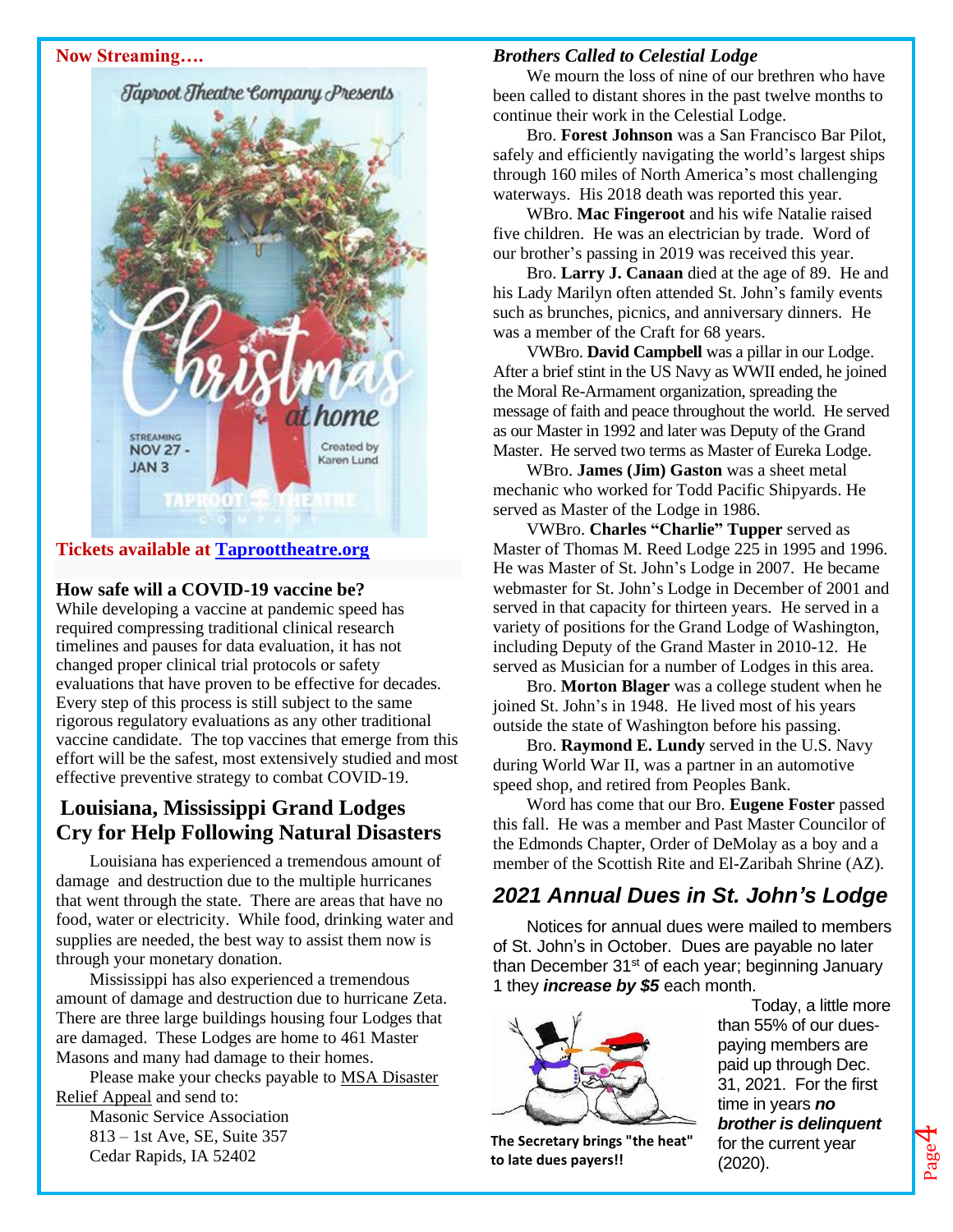# LET'S LOOK AT THAT A LITTLE CLOSER

*Much like a fingerprint or a snowflake each Masonic Lodge is different. They each have their own personality, history, and traditions. In good times most all Lodges will thrive and prosper, but when tough times begin to arrive on a Lodge's doorstep, you will begin to see how a Lodge will react.*



# **Is Your Lodge A Carrot, Egg or Coffee?**

*by Midnight Freemason Contributor* **Bill Hosler, PM**



A few weeks ago, I attended a class and the class leader read a piece entitled "Are You a Carrot, Egg, or Coffee Bean?". The piece was meant for personal reflection, but I began to wonder if this same premise could be used to gauge the condition of a Lodge?

The essay is about a young girl who feels her life is hopeless and confides in her mother on how she feels that she can't go on with life. Her mother takes her to the kitchen and boils three pots of water. In each pot, the mother places carrots, eggs, and ground coffee beans. Once each one has finished boiling the mother places each into a bowl.

She told her daughter to touch the carrots. The daughter noticed that the once hard vegetable was now soft. The mother then told her to reach into the other bowl and begin to peel the egg. The daughter noticed how the once liquid center of the egg which had been protected by its hard shell was now hardened. Her mother told her to pick up the third bowl and smell the coffee. The girl smiled when she picked up the bowl and smelled the aroma of the now freshly brewed coffee.

After looking at each bowl, the daughter, confused, asked her mother what the point of this display was.

Her mother told her daughter, "...no one knows how they will react until tested by adversity and difficult situations." She continued, "Some people, like the once hard carrot, will turn soft when troubles come. Others who seem to be fragile will toughen when things get difficult. Some people are like the coffee, when the tough times come, they change the boiling water into something pleasant."

Much like a fingerprint or a snowflake each Masonic Lodge is different. They each have their own personality, history, and traditions. In good times most all Lodges will thrive and prosper, but when tough times begin to arrive on a Lodge's doorstep, you will begin to see how a Lodge will react.

A Lodge with weak leadership and with no direction will see its membership begin to decline; their building will become derelict and sadly, in some cases, the Lodge may survive for a while, but without a change in direction the Lodge will become soft like the carrot and cease to exist.

Another Lodge may be just as strong in good times but if something happens to disrupt the harmony of the Lodge or if they experience a crisis, they may react in a totally different way. Unlike the Lodge we compared to as a carrot in the example above, the members of a Lodge may, in a stressful situation throw a Lodge's harmony to the sideline and instead of working together, the members may begin to argue and start blaming each other for the hard times the Lodge has to endure.

Many times the membership, if they don't drop out due to the arguing and finger pointing, will begin to form factions and instead of working together, they will work on their own solution or do their best to destroy the opposing faction's attempts to run the Lodge or curb the adversity. After a while, the angry words and finger pointing lead to hurt feelings and much like the boiled egg, the membership will begin to harden and not attend meetings which leads to suspensions of non-payment of dues because his view of the Fraternity has hardened. After a while the egg Lodge, much like that of the soft carrot will cease to exist and will soon become just another footnote in a Grand Lodge proceedings book sitting on a shelf, while their once proud building becomes another empty building the inhabiting city has to decide the fate of.

The third Lodge is just like the other two. In good times the Brethren meet in peace and harmony, they have a steady stream of new candidates who become engaged and really are an integral part of the workings of the Lodge.

Some men love ritual, so they endeavor to become ritualists and help the Lodge with degree work. Others love to cook, so they spend their time preparing nutritious and delicious meals for members and guests who visit their Lodge. Other men are good with their hands and gravitate to the building committee to help keep the roof over their Brethren's heads.

While each man leads with his strength, they all gather together for such things as Masonic charity, helping their elderly membership or their Lodge's widows or helping to provide a joyous Christmas morning to the children of a Brother who just lost his job and needed a little help during hard times. Since each man is happy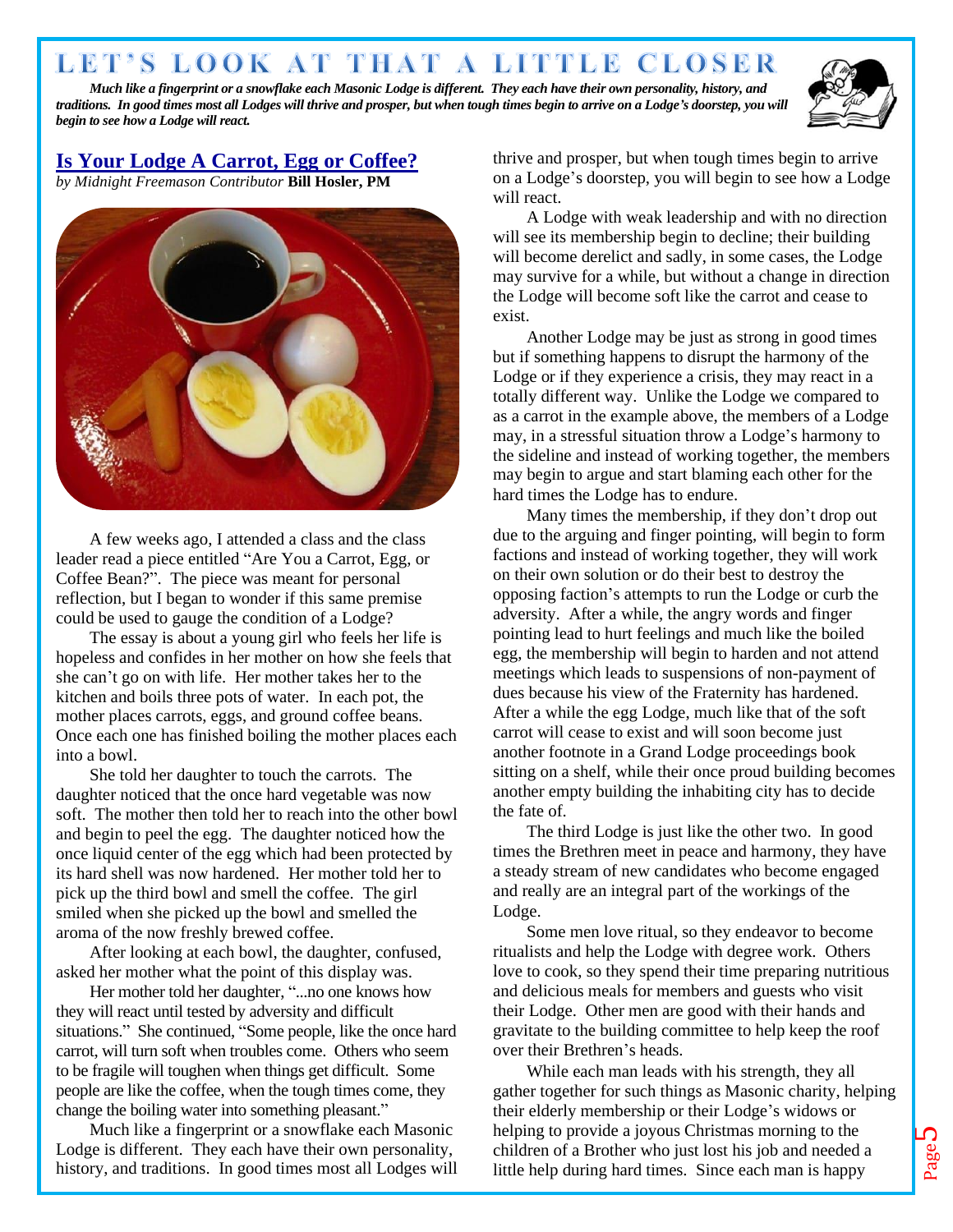serving in his own way, there is less arguing about how things are done in the Lodge and really, they work together for the common good.

Since they all work together, the membership of this Lodge, like the coffee beans, will be able to convert what one sees as adversity into a challenge, and when the bubbling waters calm, what is left is a stronger and more pleasant liquid that everyone can enjoy.

Brethren, I am sure each of us who have circled the Masonic altar a few times have seen examples of each of these types of Lodges. All of these Lodges have the same chance of surviving hard times. It's how they decide to react to the boiling water which determines their fate.

It's just my opinion but a Lodge that embraces Masonic doctrine partially or completely, disregards the doctrine in its entirety. They tend to do this in order to recruit new members which makes these Lodges equitable to a house of cards. When will it fail? But if a Lodge builds a sound foundation on Masonic teachings, values every member and their talents, then uses those member's talents to their fullest potential (not just sticking him in an officer line and move him up until he is Master or worse yet just quits attending), a Lodge can not only weather any storm but much like the coffee beans in boiling water will become savory.

*WB Bill* Hosler was made a Master Mason in 2002 in Three Rivers Lodge No. 733 in Indiana. He served as Worshipful Master in 2007 and became a member of the internet committee for Indiana's Grand Lodge. Bill is currently a member of Roff Lodge No. 169 in Roff Oklahoma and Lebanon Lodge No. 837 in Frisco, Texas. Bill is also a member of the Valley of Fort Wayne Ancient Accepted Scottish Rite in Indiana. A typical active Freemason, Bill also served as the High Priest of Fort Wayne's Chapter of the York Rite No. 19 and was commander of the Fort Wayne Commandery No. 4 of the Knight Templar. During all this he also served as the webmaster and magazine editor for the Mizpah Shrine in Fort Wayne Indiana.

#### **DECEMBER BIRTHDAY CELEBRANTS**

#### Day

- 5 Albert K. Gustafson
- 9 Dennis J. Archambault
- 11 Gilbert N. Hain
- 11 Mark A. Gfeller
- 11 Ryan D. Carter
- 13 Ian S. Webb
- 13 Matthew D. Vasey
- 14 James R. Maher
- 14 Paul T. St. Clair
- 22 David P. Fagerlie
- 23 Joseph H. Oates, Jr.
- 24 Bradley E. Stubblefield
- 24 Timothy W, McLean
- 24 William A. Feldner
- 25 Scott M. Yerger
- 26 Don G. Lyman
- 28 Serco S. Tokatlian
- 28 Kenneth D. Wehl
- 30 Phillip J. See
- 31 Joseph L. Bennett
- 31 James C. Shields

#### **My Religion** *Unknown Author*

When talk turns to religion I have notions of my own Have my versions of the Bible And things I think alone.

> And I find them satisfying, Find them comforting to me, Though I wouldn't lose my temper If you chose to disagree.

For religion as I see it Is a pathway to the goal, And it's something to be settled Between each man and his soul.

> Now I'm not a Roman Catholic, But I wouldn't go so far As to fling away the friendship Of the ones I know that are.

I've lived and neighbored with them Come to love them through and through I've respect and admiration For the kindly things they do.

> I've known Methodists, Baptists, Scientists and Jews, Whose friendship is a treasure That I wouldn't want to lose.

So when the people talk religion, I just settle back and see Every helpful, loyal friend Each Church has given me.

#### *St. John's members celebtate the season through many faiths. The following are three most common: Christians Celebrate Birth of Christ*

Christians celebrate the religious holiday of Christmas in many ways, including Nativity plays, special church services, singing Christmas carols and exchanging

gifts. Families often have many personal traditions since the holiday is commonly defined as a time of family gathering.

Nativity scenes are very common during the Christmas



**Christian Nativity Scene**

season. In these scenes, people, especially children, act out plays that describe the night that baby Jesus was born. Joseph and Mary, unable to find proper lodging in Bethlehem, were forced to have Jesus born in a stable for animals, where they laid him in a manger. Three kings came bearing gifts for the child, along with other visitors, according to Jesus's apostles, Luke and Matthew.

During the Christmas season, churches often have special services to go along with the holiday. On

Page 6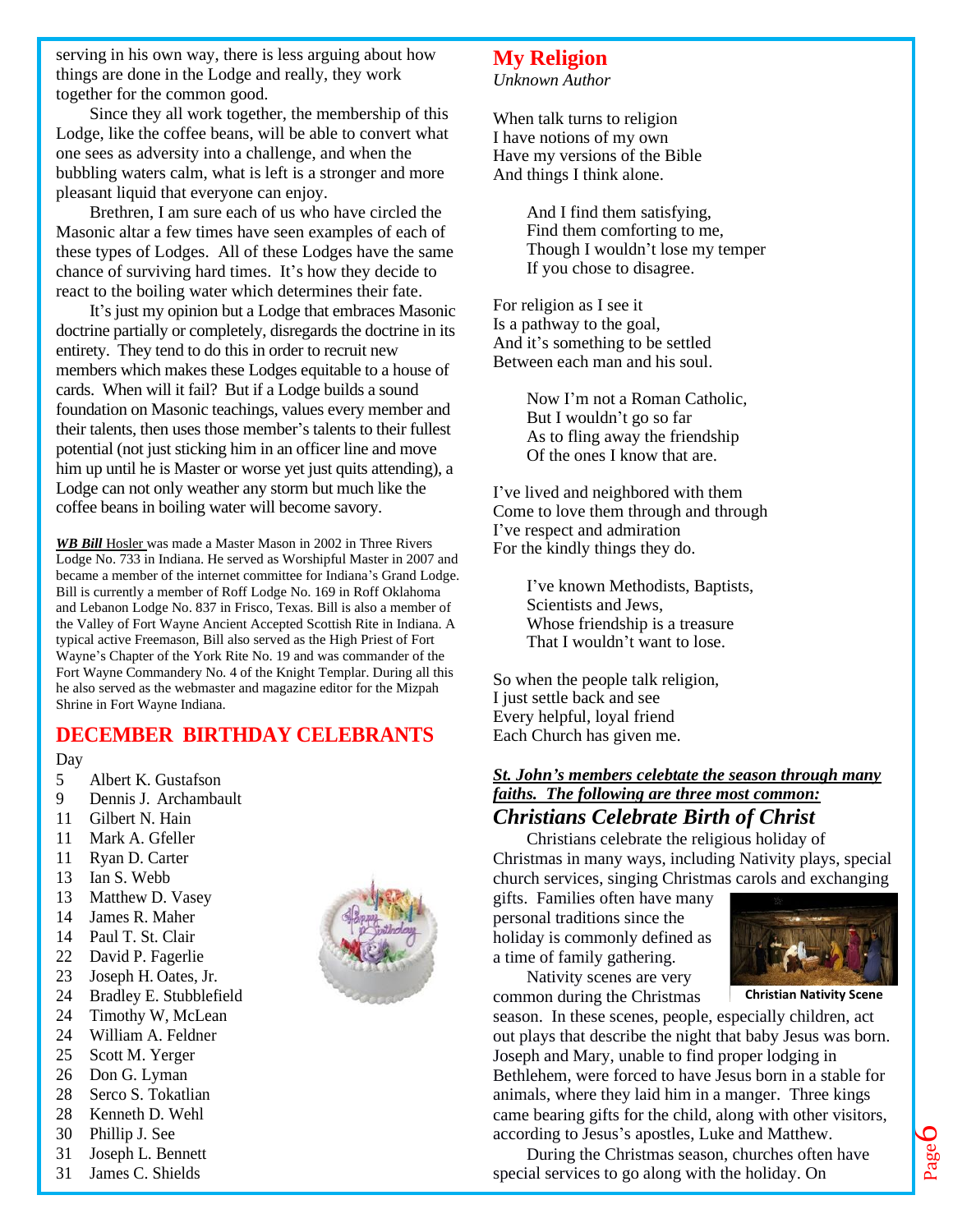Christmas eve night, many churches hold a special midnight communion mass to celebrate the birth of Jesus.

In the weeks leading up to Christmas, many choirs sing traditional carols associated with the holiday.

Exchanging gifts is another popular tradition associated with the holiday. Many people buy Christmas trees, or pine trees, and place presents under the tree to be opened on Christmas morning. This tradition extends past families, as many co-workers and neighbors celebrate the tradition of giving gifts to celebrate the holiday.

# *Hanukkah Festival Of Lights*

Hanukkah (Chanukah), the Festival of Lights, begins Thursday evening, December 10, 2020. It celebrates the Jewish victory over the Syrian-Greek regime of Antiochus. The Greeks attempted to Hellenize the Jews and abolish many Jewish practices and many Jews willingly complied. But a small band of the devout, led



by the Matitiyahu the Priest and his son Judah Maccabee, led a successful rebellion against them. When they recaptured the Temple and relit the Menorah, a vial of pure oil sufficient to burn one day

**Lighting the Hanukkah Tapers**

burned for eight days straight – the eight days of Hanukkah.

Our Jewish brothers light the Menorah for the eight days of Hanukkah to commemorate the miracle. A Menorah is lit in every household, and also in the synagogue. Special blessings are recited as the Menorah is lighted.

On Hanukkah, in commemoration of the miracle of the oil, foods are eaten cooked with olive oil.

### *Muslim Religious Observances*

Muslims have two major religious observances each year, Ramadan and the Hajj, and several holidays connected with each one. All Islamic holidays are observed according to the lunar-based [Islamic calendar.](https://www.learnreligions.com/overview-of-the-islamic-calendar-2003736) **Ramadan**

Each year, corresponding with the ninth month of the



lunar calendar, Muslims spend a month in daytime fasting. This observance is called Ramadan. From dawn to sunset during this month, Muslims abstain from food, liquids, smoking, and

**At prayer during Ramadan**

sex. This fast is an extremely important aspect of the Muslim faith: in fact, it is one of the [Five Pillars of Islam.](https://www.learnreligions.com/five-pillars-of-islam-4008936) This year Ramadan was observed April 24 to May 24. In 2021 it will be April 12 to June 11.

#### **Laylat al-Qadr**

Toward the end of Ramadan, Muslims observe the "Night of Power" in commemoration of the time when the first verses of the Qur'an were revealed to Muhammad.

#### **Eid al-Fitr**

At the end of Ramadan, Muslims celebrate the "Festival of Fast-Breaking." On the day of Eid, fasting is prohibited. The end of Ramadan is generally celebrated by a ceremonial fast-breaking, as well as the performance of the Eid prayer in an open, outdoor area or mosque. **Hajj**

Each year during the 12th month of the Islamic calendar, millions of Muslims make an annual pilgrimage to Mecca, Saudi Arabia, the birthplace of Muhammad. This pilgrimage is known as the Hajj.

#### **Day of Arafat**

During the ninth day of the Hajj, the holiest day in Islam, pilgrims gather at the Plain of Arafat to seek God's mercy, and Muslims elsewhere fast for the day. Muslims around the world gather at mosques for a solidarity prayer.

*We are privileged to have WBro. Fred Hutchinson open our Wednesday Zoom sessions with a call to prayer. He offered this invocation Thanksgiving week.*

**Great Architect of the Universe** and guide over all time: past, present and future: We come once again to ask your blessing upon us this night and reverently invoke your presence among us. As we open our meeting, we are aware that the holidays we so much enjoy are with us. We realize that our celebrations will be different.... And we recognize-that for  $some$ the days ahead will be lonely... and resources will be few. Help us to remember our blessings and to pass on some of the fruits of our goodness to others as we are able. Help us to stand tall and be instruments of good in our sphere So that no one in our midst will suffer in want or be in hunger. May we be kinder, more understanding And more generous during this season of peace and joy Thank you for this opportunity to be together... to work together... and to make a difference in world in need of peace and love.

#### **AMEN**

Written by Rev. Bro. Fred Hutchinson, M.Div., MSHS, BCC © 2020 St. John's Lodge #9, Seattle, WA Permission granted to publish in any Masonic venue so long as there is no personal gain.